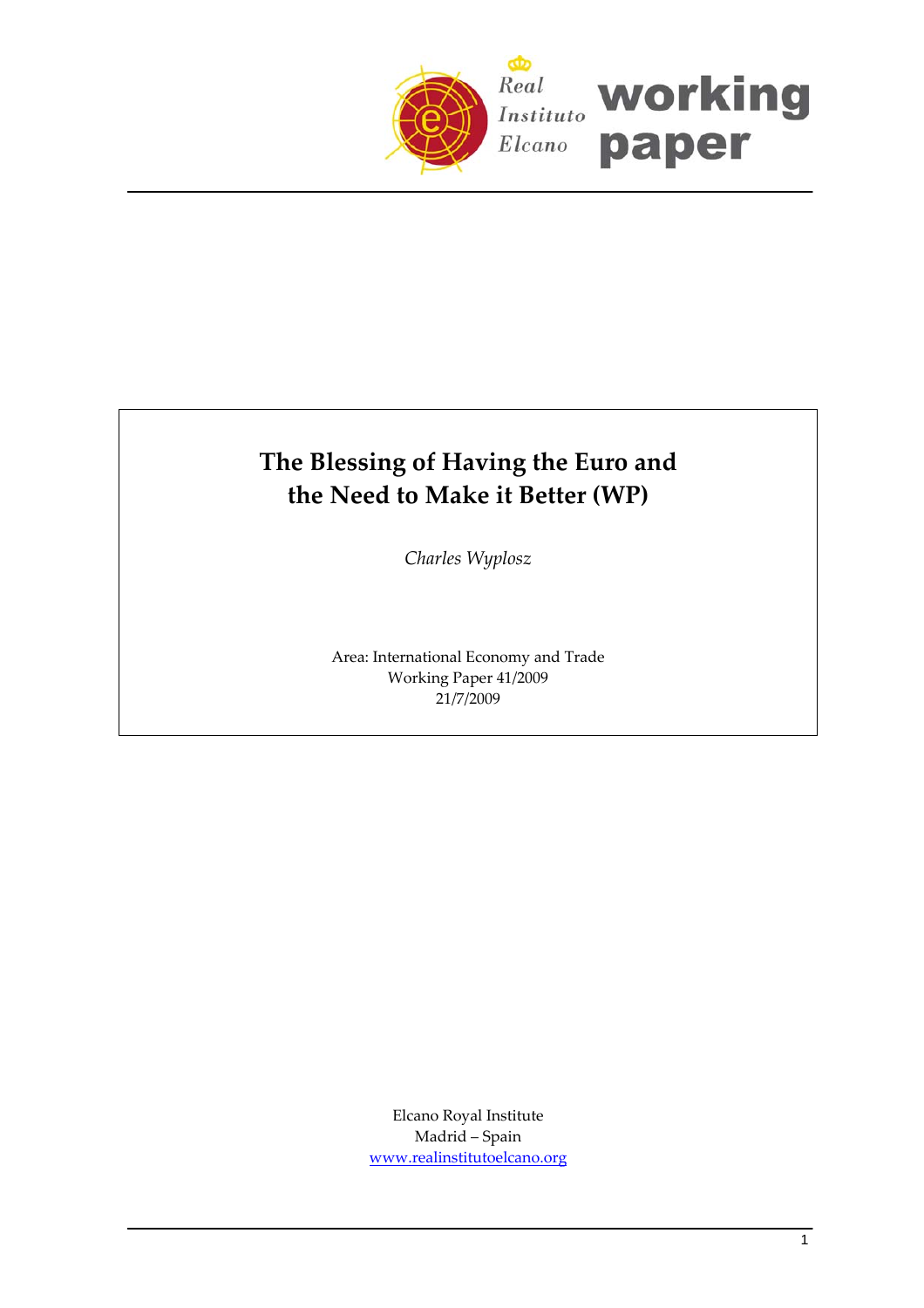

# **The Blessing of Having the Euro and the Need to Make it Better (WP)**

*Charles Wyplosz* [\\*](#page-1-0)

## **(1) Introduction**

 $\overline{a}$ 

Something extraordinary has happened during the Global Crisis that started in 2007. Despite acute financial turmoil and massive injections of liquidity, exchange rates in the euro area have not faced the kind of speculative attacks that were the unavoidable feature of every previous crisis. The reason, of course, is that there are no exchange rates. This silent triumph of the monetary union is almost taken for granted because it is almost a tautology. It is much more than a tautology. In fact, it is the *raison d'être* of the monetary union. Member countries have given up their currencies, a powerful symbol of statehood, and their monetary policy autonomy for one major purpose: achieving exchange rate stability within the Single Market. In contrast, most of the EU countries that have not joined the monetary union have undergone heavy market pressure.

This blessing does not, of course, come for free. What was obvious at the start was that the price to pay for protection from currency crisis was the irrevocable loss of national currency and monetary policy. As is well known from the Optimum Currency Area literature, the loss is limited when the shocks are symmetric, meaning that monetary union member countries face similar macroeconomic conditions. The Global Crisis affected all countries, but some were more exposed to either toxic assets or to housing price bubbles, and the ability to cope with the consequences was not the same either. This question is examined in Section 3.

Section 4 looks at the benefits of euro area membership by examining the effects of the Global Crisis on non‐euro area members. In several of these countries, exchange and interest pressure has been intense. Some countries have seen their currencies lose value very seriously. Interest rates generally rose to extremely high levels, offsetting whatever demand boost was obtained through depreciation.

A common currency is not the alpha and omega of monetary integration. In order to operate adequately, a monetary union needs to draw all the implications of a shared currency. One of them is the integration of financial markets. As this process deepens, and it seems to be taking years in Europe, financial institutions (markets, banks, funds) gradually become supranational. This raises new issues concerning regulation and supervision. The Global Crisis has shown that the euro area member countries were illprepared for the task. Section 5 looks at the situation and the ensuing debates.

<span id="page-1-0"></span>*<sup>\*</sup> Professor of International Economics at the Graduate Institute of International Studies in Geneva.*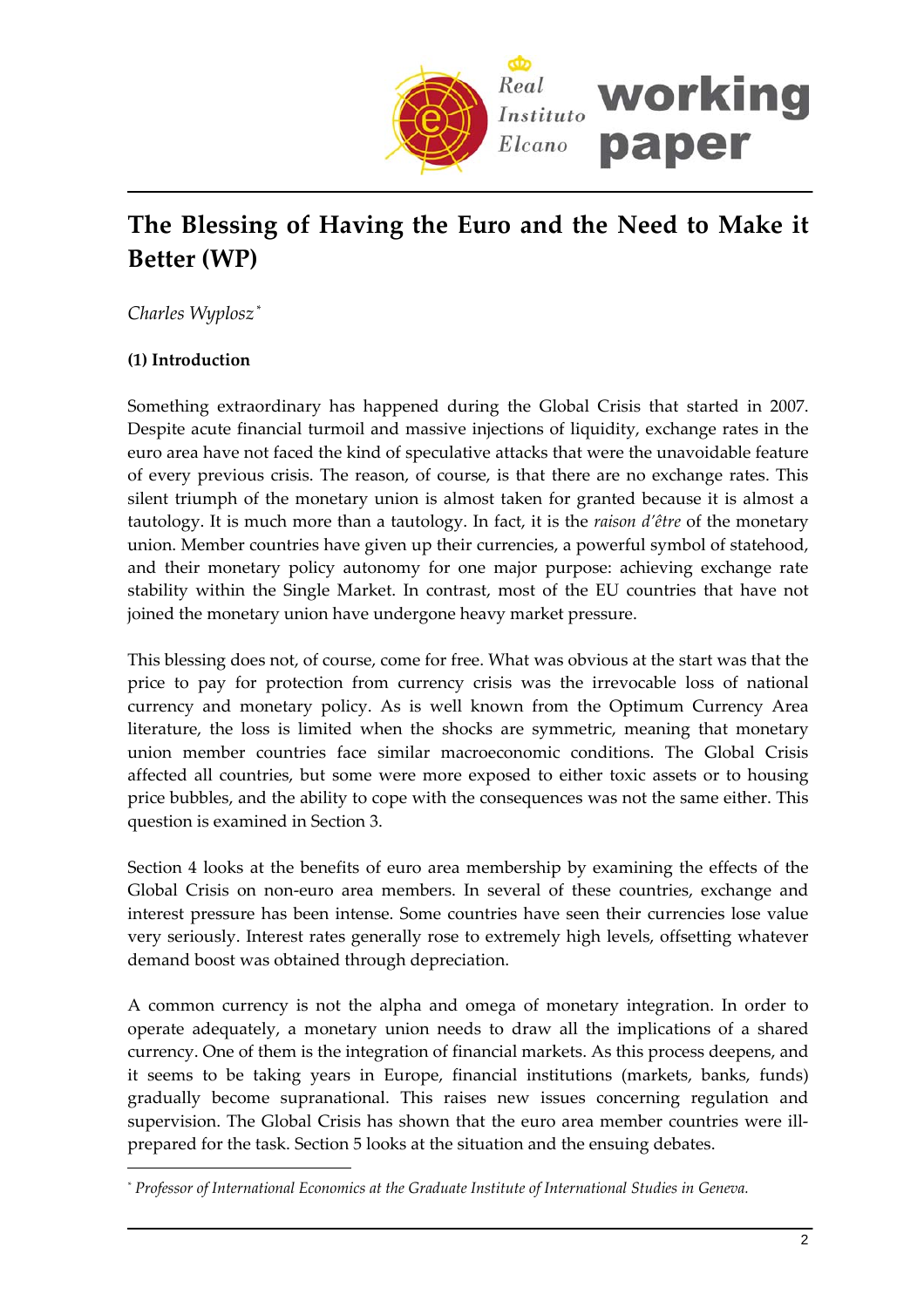

With a common monetary policy, member countries still have a macroeconomic policy instrument: fiscal policy. In principle, this instrument can alleviate the situation in presence of asymmetric disturbances, assuming that it works with adequate flexibility and effectiveness. But this possibility raises the question of coordination. Indeed, if national fiscal policies affect the whole euro area, possibly through the common exchange or long‐term interest rates, should there not be some restrictions on national actions? The need to carry out expansionary policies during the Global Crisis has exposed disagreements between member states. The question of policy coordination is taken up in Section 6.

The last section summarises the main conclusions.

### **(2) What Difference Did it Make?**

Of the EU's 27 member countries, 11 have not adopted the euro. Of these, five follow a hard peg *vis‐à‐vis* the euro, including currency board arrangements for three of them. The remaining six countries mostly let their exchange rates float freely, the main exception being Rumania, which has declared a managed float regime. The variability of these six countries' exchange rates *vis‐à‐vis* the euro is reported in the upper part of [Table](#page-2-0) 1. In four countries (Hungary, Poland, Sweden and the UK) volatility has significantly increased since the onset of the crisis relative to the period from EU admission to the onset of the crisis. Only two countries (the Czech Republic and Rumania) have not faced higher exchange rate volatility. The lower part of the table reports the changes in the euro exchange rate of these countries between 2007:7 and 2009:3. With the sole exception of the Czech Republic, all currencies have depreciated relative to the euro by very significant amounts.

|                          | Czech<br>Republic | Hungary | Poland  | Romania | Sweden  | United<br>Kingdom |
|--------------------------|-------------------|---------|---------|---------|---------|-------------------|
| 2004:1-2007:7            | 0.053             | 0.034   | 0.071   | 0.075   | 0.015   | 0.015             |
| 2007:8-2009:3            | 0.053             | 0.073   | 0.103   | 0.073   | 0.063   | 0.093             |
| Change 2007:7-2009:3 (%) | 2.4               | $-19.2$ | $-19.6$ | $-25.5$ | $-16.0$ | $-27.3$           |

<span id="page-2-0"></span>

|  |  |  | Table 1. Exchange rates vis-à-vis the euro: Coefficients of Variation |
|--|--|--|-----------------------------------------------------------------------|
|  |  |  |                                                                       |

Note: The coefficient of variation is the ratio of the standard deviation to the average. Source: *International Financial Statistics*, IMF.

Exchange rates are a potent indicator of financial pressure, but they can conceal other channels. A country can struggle to defend its exchange rate by raising its interest rates, which is what countries which operate a currency board are committed to do. Such a defence can be painless if it only affects the very short-term policy rates, but it can have drastic implications if the whole yield curve shifts upwards. This is why [Table](#page-3-0) 2 presents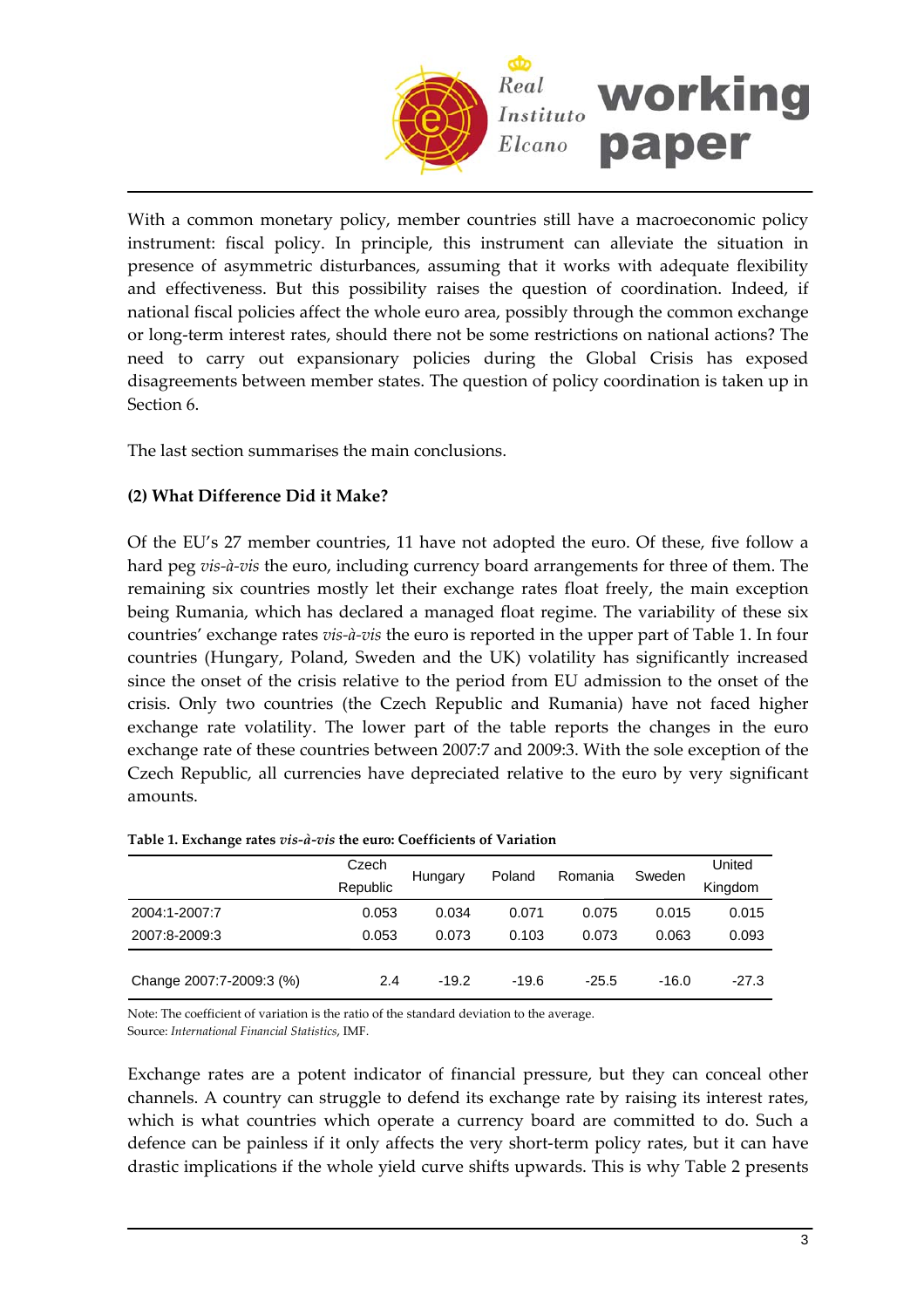

the long‐term government bond rates for all EU countries. A quick, albeit imperfect way of checking what happened is to look at the average for euro area and non‐euro area members. Here again it can be seen that interest rates have become significantly more volatile among the non‐euro area members while they have become more stable within the euro area. This evidence corroborates the impression given by [Table](#page-2-0) 1.

|               | Average<br>EA      | Austria         | Belgium     | Cyprus   | Finland    | France  |
|---------------|--------------------|-----------------|-------------|----------|------------|---------|
| 2004:1-2007:7 | 0.117              | 0.104           | 0.100       | 0.177    | 0.107      | 0.099   |
| 2007:7-2009:3 | 0.055              | 0.061           | 0.055       | 0.010    | 0.068      | 0.082   |
|               | Germany            | Greece          | Ireland     | Italy    | Luxembourg | Malta   |
| 2004:1-2007:7 | 0.100              | 0.094           | 0.106       | 0.096    | 0.118      | 0.048   |
| 2007:7-2009:3 | 0.124              | 0.092           | 0.096       | 0.046    | 0.052      | 0.060   |
|               | <b>Netherlands</b> | Portugal        | Slovak Rep. | Slovenia | Spain      |         |
| 2004:1-2007:7 | 0.102              | 0.102           | 0.152       | 0.106    | 0.102      |         |
| 2007:7-2009:3 | 0.073              | 0.050           | 0.047       | 0.042    | 0.054      |         |
|               | Average<br>non-EA  | <b>Bulgaria</b> | Czech Rep.  | Denmark  | Estonia    | Hungary |
| 2004:1-2007:7 | 0.122              | 0.148           | 0.138       | 0.112    | 0.106      | 0.104   |
| 2007:7-2009:3 | 0.124              | 0.171           | 0.055       | 0.098    | 0.131      | 0.164   |
|               | Latvia             | Lithuania       | Poland      | Romania  | Sweden     | U.K.    |
| 2004:1-2007:7 | 0.145              | 0.096           | 0.145       | 0.035    | 0.125      | 0.077   |
| 2007:7-2009:3 | 0.297              | 0.521           | 0.047       | 0.104    | 0.150      | 0.167   |

<span id="page-3-0"></span>

| Table 2. Government Bond Rates in the EU: Coefficients of Variation |  |  |
|---------------------------------------------------------------------|--|--|
|                                                                     |  |  |

Note: The coefficient of variation is the ratio of the standard deviation to the average. Source: *International Financial Statistics*, IMF.

This evidence suggests that, in the absence of a common currency, several of the 16 euro area member countries would have faced severe turbulence in their foreign exchange markets. This conclusion is strengthened by the observation, presented in Section [4,](#page-3-1) that turbulence has led to large spreads in some countries (Greece, Italy, Spain and Portugal) where interest rate volatility has actually declined. These are countries which are likely to have escaped acute exchange pressure thanks to the euro.

### <span id="page-3-1"></span>**(3) Not a Complete Shield**

Exchange rate stability does not mean that each and every euro area member country has been shielded from the Global Crisis. It is too early to determine the full impact of the crisis in terms of income and employment losses. Currently available information suggests that the crisis is most severe in countries that have some autonomous aggravating circumstances. Autonomous reasons to be affected by the global turmoil include house price bubbles that had to burst sooner or later (France, Ireland, Spain and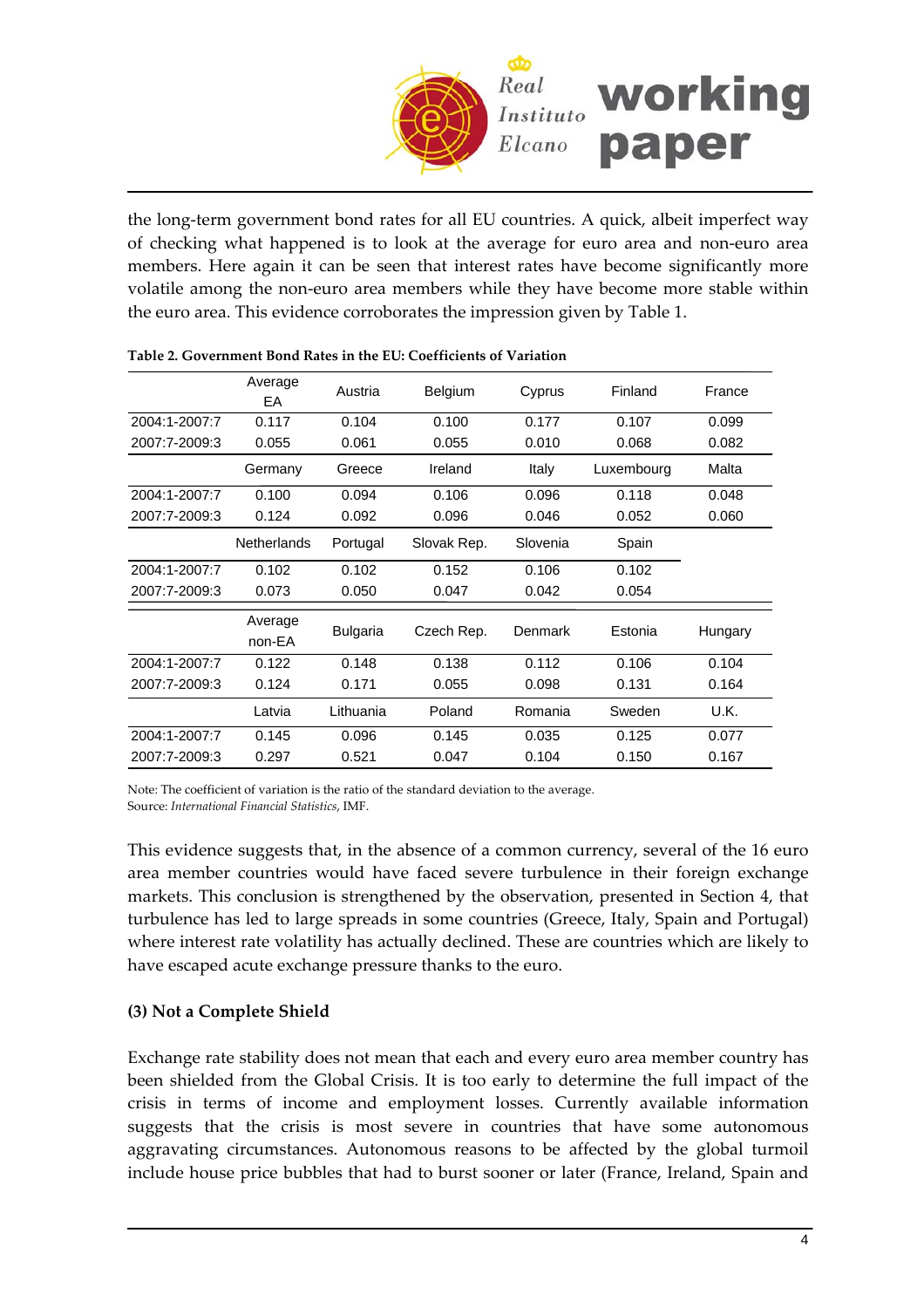

other countries), bank exposure to US mortgage‐backed securities (Belgium, France, Germany) and bank exposure to euro‐denominated loans in non‐euro area countries (Austria).

These are not wholly autonomous factors. It could even be claimed that, in the absence of the US subprime crisis, nothing would have happened or, at least, not now and not so violently. Indeed, with the exception of house price bubbles that had to burst sooner or later, these were only vulnerabilities. Under lucky circumstances, the risks would not have materialised. The nature of vulnerabilities, however, is not just that they can be the source of adverse effects when circumstances are unfavourable but that they can also trigger self‐fulfilling crises.[1](#page-4-0) The mere fact that difficulties can arise under plausible circumstances can lead markets to seek protection –or profit– opportunities and bring about the feared outcome.

A potential example is Lehman Brothers, whose vulnerability was its exposure to mortgage‐based securities. This investment bank faced a run on its deposits by other banks when rumours –quite possibly ill-intended– spread that it could become bankrupt. Under a more optimistic assessment, Lehman could have escaped disaster, like many other banks did, but negative sentiment transformed an –admittedly large– vulnerability into full‐fledged disaster. The 1993 crisis within the European Monetary System (EMS) is another example of self-fulfilling crises. Then, two member currencies, the Italian lira and the pound Sterling, were clearly overvalued. When the respective authorities quickly gave in to speculative pressure and gave up their fixed exchange rate regimes, the markets soon concluded that all EMS currencies were vulnerable and forced several countries to accept a depreciation (Eichengreen *et al*., 1995).

This time around, within the euro area, a large public debt combined with a sizeable deficit and a politically weak government made Greece vulnerable to negative sentiment. In this case, the markets focused on public debt and the risk of –partial or total– default. This took the form of sharply rising spreads on Greek government debt relative to German debt. In normal times, the spread was around 20‐30 basis points. [Graph](#page-5-0) 1 shows that the spread has increased tenfold. In the event, the Greek government has found it difficult to roll over its maturing debt. Italy and Portugal faced a similar situation.

A similar quasi‐panic affected Ireland. In 2007, at 25% of GDP, Irish public debt was actually low by international standards. Its vulnerability was in the size of the house price bubble. Numerous households were suffering from very large losses as the bubble burst and this was exposing many Irish banks to a large volume of non‐performing loans. The markets reasoned that the government would have to bail out distressed banks and that the economy would undergo a deep recession, further swelling the budget deficit. As

 $\overline{a}$ 

<span id="page-4-0"></span><sup>&</sup>lt;sup>1</sup> The role of vulnerabilities in triggering crises is established in Krugman (1996).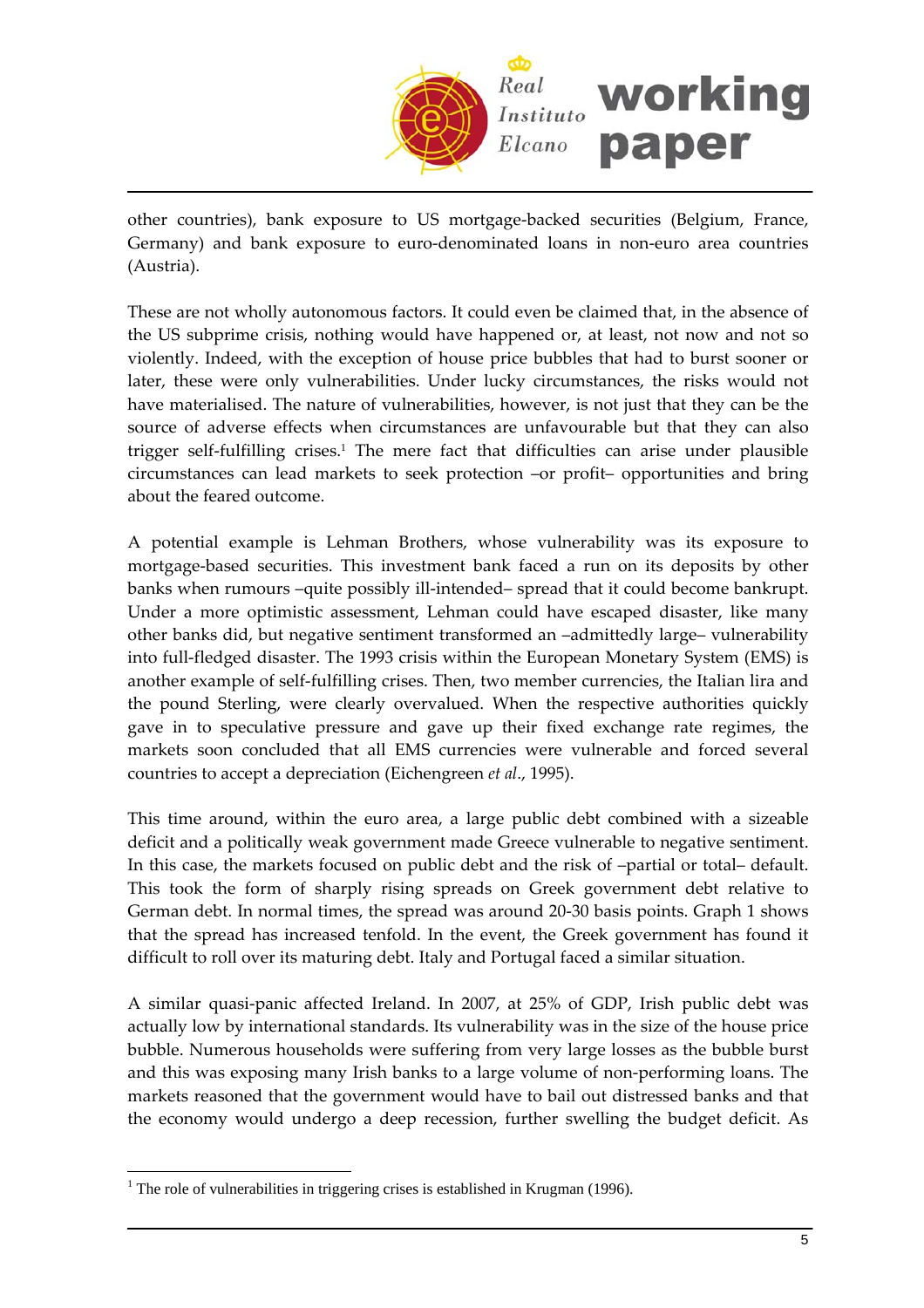

[Graph](#page-5-0) 1 shows, the spread also rose to close to 300 basis points. Spain was in a nearly identical situation.

Some commentators were so alarmed at the size of these spreads that they suggested that this was the beginning of the euro area's break‐up. For instance, Feldstein (2008), a long‐ time euro‐sceptic, wrote:

'The current differences in the interest rates of euro‐zone government bonds show that the financial markets regard a breakup as a real possibility. […] There have, of course, been many examples in history in which currency unions or single‐currency states have broken up. Although there are technical and legal reasons why such a split would be harder for an EMU country, there seems little doubt that a country could withdraw if it really wanted to'.

<span id="page-5-0"></span>



Source: *International Financial Statistics*, IMF.

The 'break-uppers' advance several arguments. The main one is that asymmetric disturbances make the cost of giving up national monetary policies prohibitively high. Other arguments concern the sharp disagreements within the euro area and the political expediency of papering over these disagreements. The definitive answer by Eichengreen (2009) is that leaving the euro area is bound to be far too costly for any rational government to do it.

Yet the 'break‐uppers' note that the rise of spreads can be seen as an indication that the likelihood that some countries leave the euro area is no longer negligible. Indeed, the spread may not represent the probability of debt default, or not only: it could also include the probability of a future depreciation, which would lead to higher interest rates built into the yield curve. If that were the curve, this should also affect lending rates to the private sector. Interest rates charged by banks on large loans to corporations are shown in [Graph](#page-6-0) 2. These are spreads relative to loans in Germany for the same five countries as in [Graph](#page-5-0) 1. With the temporary exception of Portugal, there is no indication that the spreads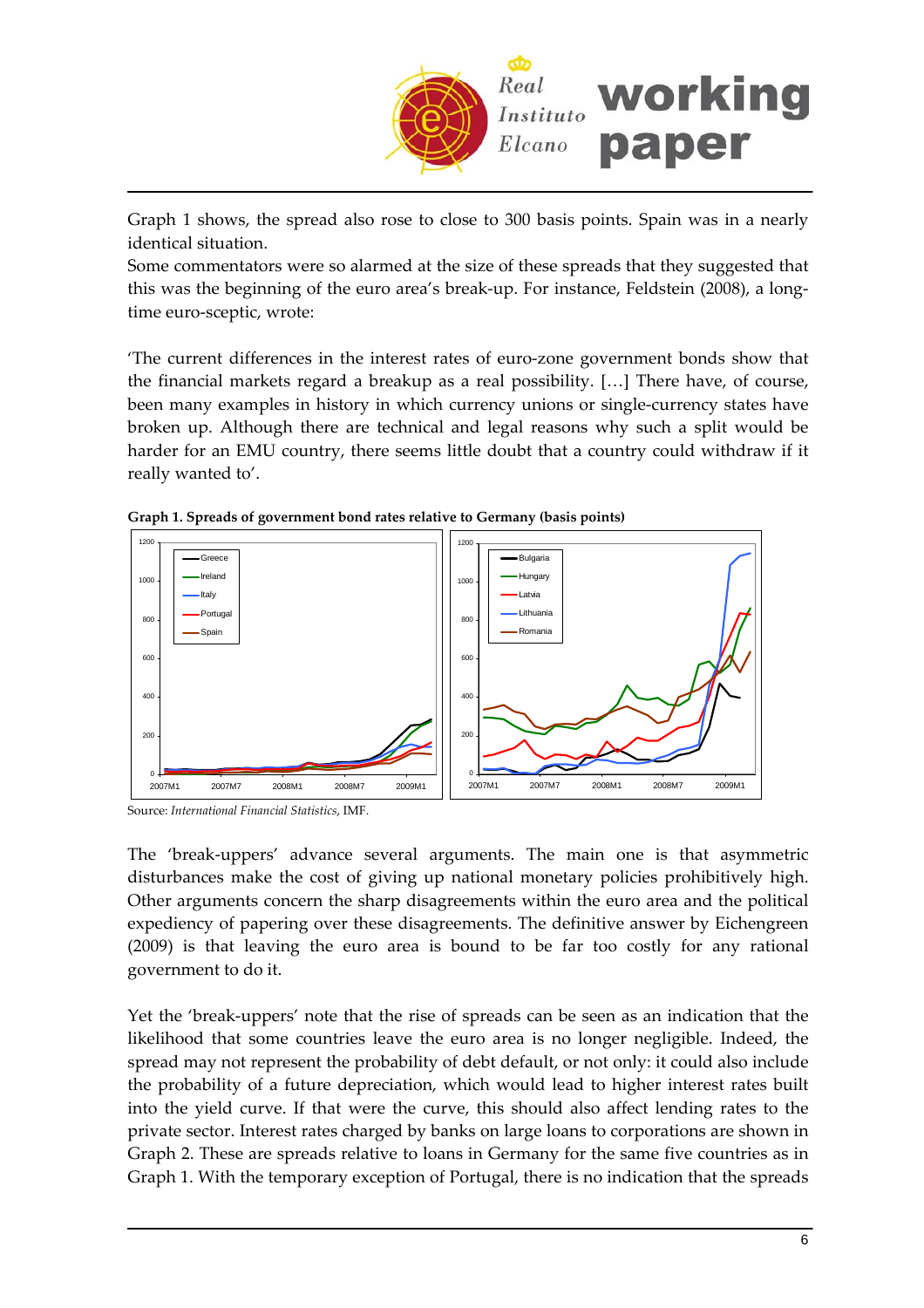

on private loans increased when those on government bonds did. This evidence suggests that the spectacular increase in bond spreads reflects concern about public debt service and not about any potential exit from the euro area.

In the end, the single currency did what it was expected to do, namely remove the spectre of speculative attacks on national currencies. It did not do any miracle that it was not expected to do, like protecting heavy borrowers from market suspicion –most likely unjustified– during a historic crisis marked by a huge increase in perceived risk that led to a flight to quality. Here again, the most important observation is not what we saw but did not happen. So far at least, no government has been unable to refinance its maturing debt or to finance new debt. There have been a few worrying signals, but no pressing default threat. It may be that a relatively mild outcome is a response to suggestions by policymakers that they had –unspecified– contingency plans to deal with such a situation. It could have been a bluff; if so, this time it worked.



<span id="page-6-0"></span>**Graph 2. Spreads of corporate bond rates relative to Germany (basis points)**

Note: lending rates on large loans to corporations. Source: *International Financial Statistics*, IMF.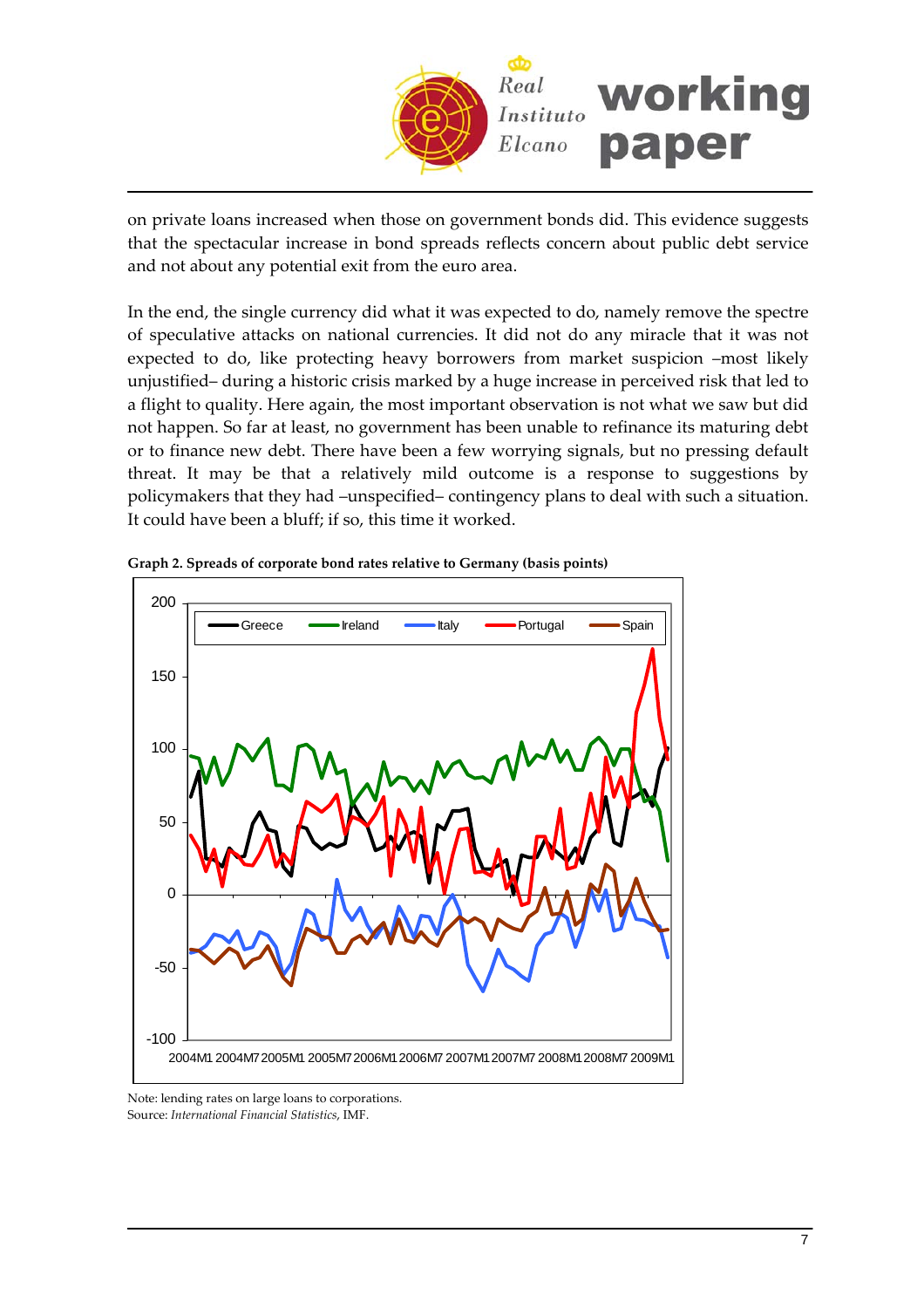

#### **(4) The Price of Non‐euro Area Membership**

Even if bond spreads are large enough to alarm observers, they pale in comparison to those seen in several non‐euro area countries that are EU members. They are shown on the right-hand chart in [Graph](#page-5-0) 1. The benefits of euro area membership can be read negatively by looking at the situation in some EU countries. The spreads there reflect the intensity of the crisis that has forced some countries (Hungary and Latvia) to apply to the IMF for emergency support.

Even countries whose currencies are tied to the euro *via* a currency board arrangement (Bulgaria and Lithuania) experienced spreads of a different order of magnitude to those found in the euro area. In fact, these two countries did not do better in that dimension than countries with more flexible exchange rate regimes (Hungary, Latvia and Rumania). This experience suggests that currency boards are far from being 'close to' the irreversible elimination of the domestic currency. In fact, the Baltic countries have long been convinced of the fragility of the arrangement and eager to adopt the euro, only to be rebuked by the incumbent countries that insist on a strict application of the Maastricht convergence criteria.[2](#page-7-0) For them, the cost of the crisis has been enormous. The three Baltic States record the biggest drops in real GDP inside the EU, all in the double-digit range.

<span id="page-7-0"></span> $\overline{a}$  $2^2$  For a discussion, see Wyplosz (2007).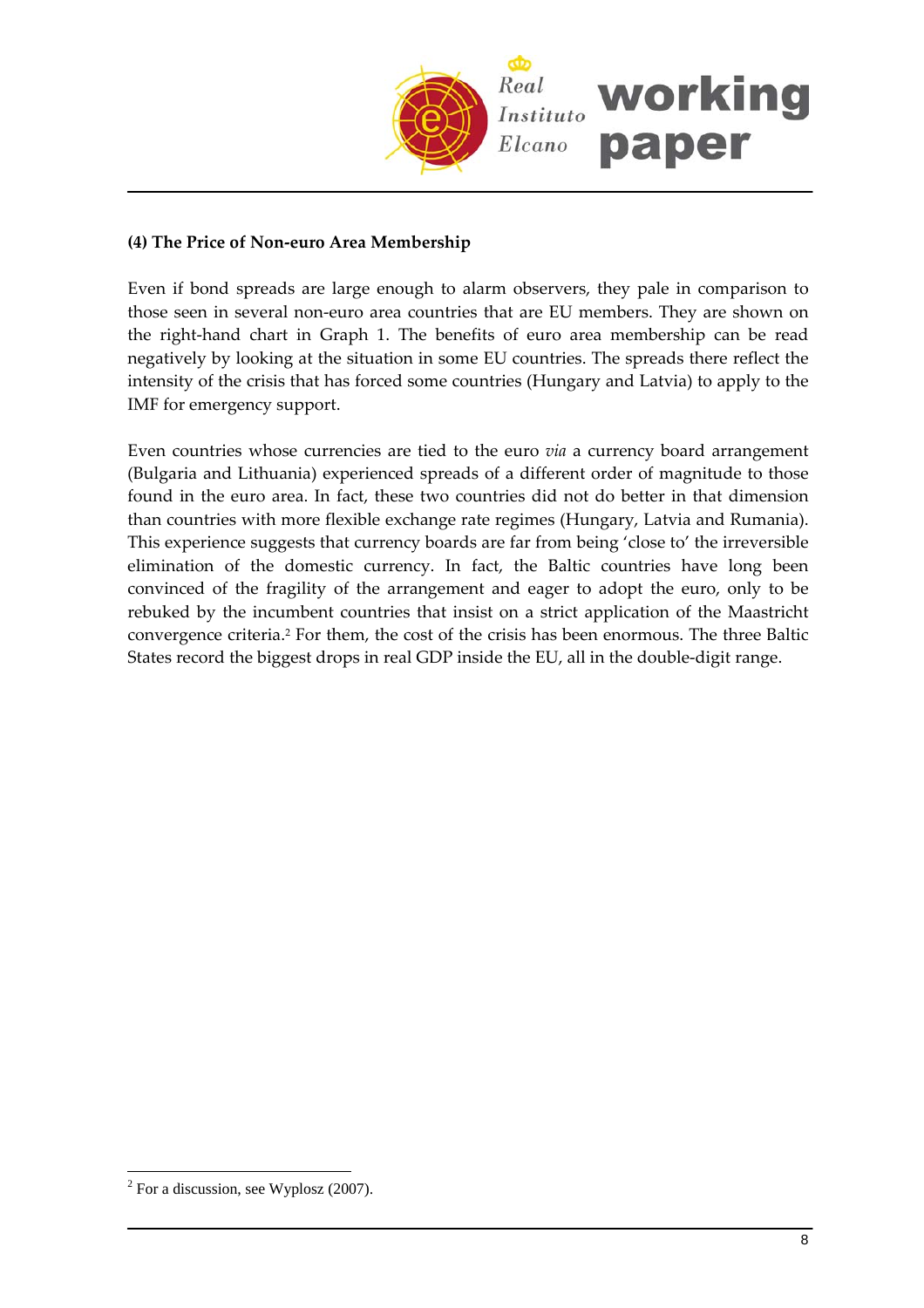

Graph 3, which uses forecasts from the European Commission, also shows that non‐euro area member countries have tended to fare worse than euro area members. Those that did better tend to be countries whose exchange rates underwent deep depreciations, which gave them a competitive boost at a time when demand was generally falling fast.[3](#page-8-0) This evidence might turn out to be misleading because the crisis is not over and much can still happen. At this stage, it suggests that monetary, and therefore exchange rate policy autonomy, can help in bad times. At such times, the worst arrangement is a fixed exchange rate arrangement that is inferior to both flexibility and monetary union membership. This is in line with the findings of Rogoff *et al*. (2004), based on a large sample of countries over many more years.

 $\overline{a}$ 

<span id="page-8-0"></span> $3$  The relationship is not strong. Bulgaria and Denmark, whose euro exchange rates remained constant, recorded relatively small drops in real GDP.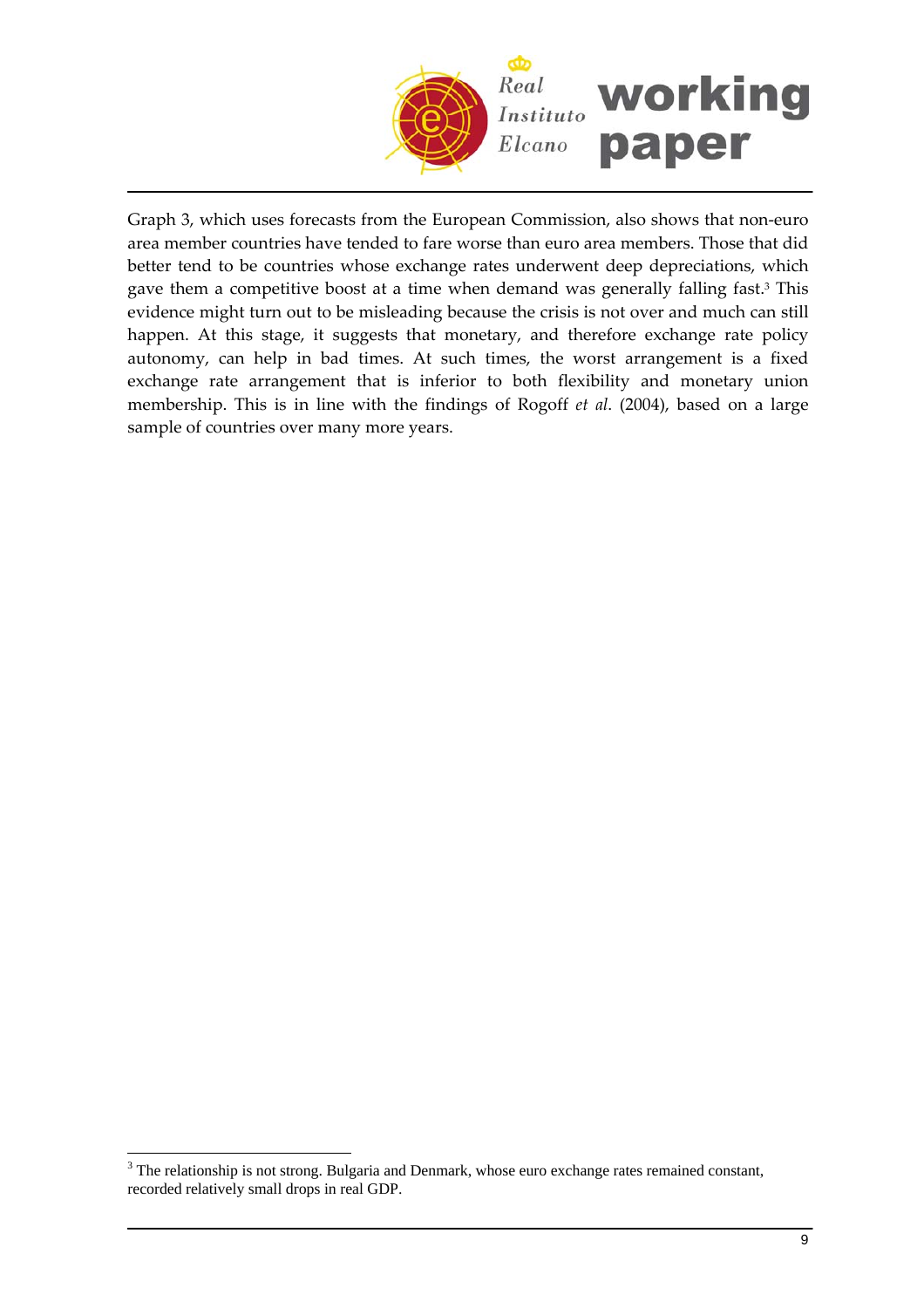

**Graph 3. Growth rates in 2009 (%)**

<span id="page-9-0"></span>

Source: AMECO database, European Commission.

#### **(5) An Unfinished Business**

One of the hoped‐for effects of the single currency was the emergence of a fully integrated market for financial services. A decade after the creation of the euro, financial integration is an unfinished business and the Global Crisis has helped to reveal the reason: protectionism.

In the immediate aftermath of the creation of the euro, financial integration has become complete in the monetary markets and bond markets. Other markets, including corporate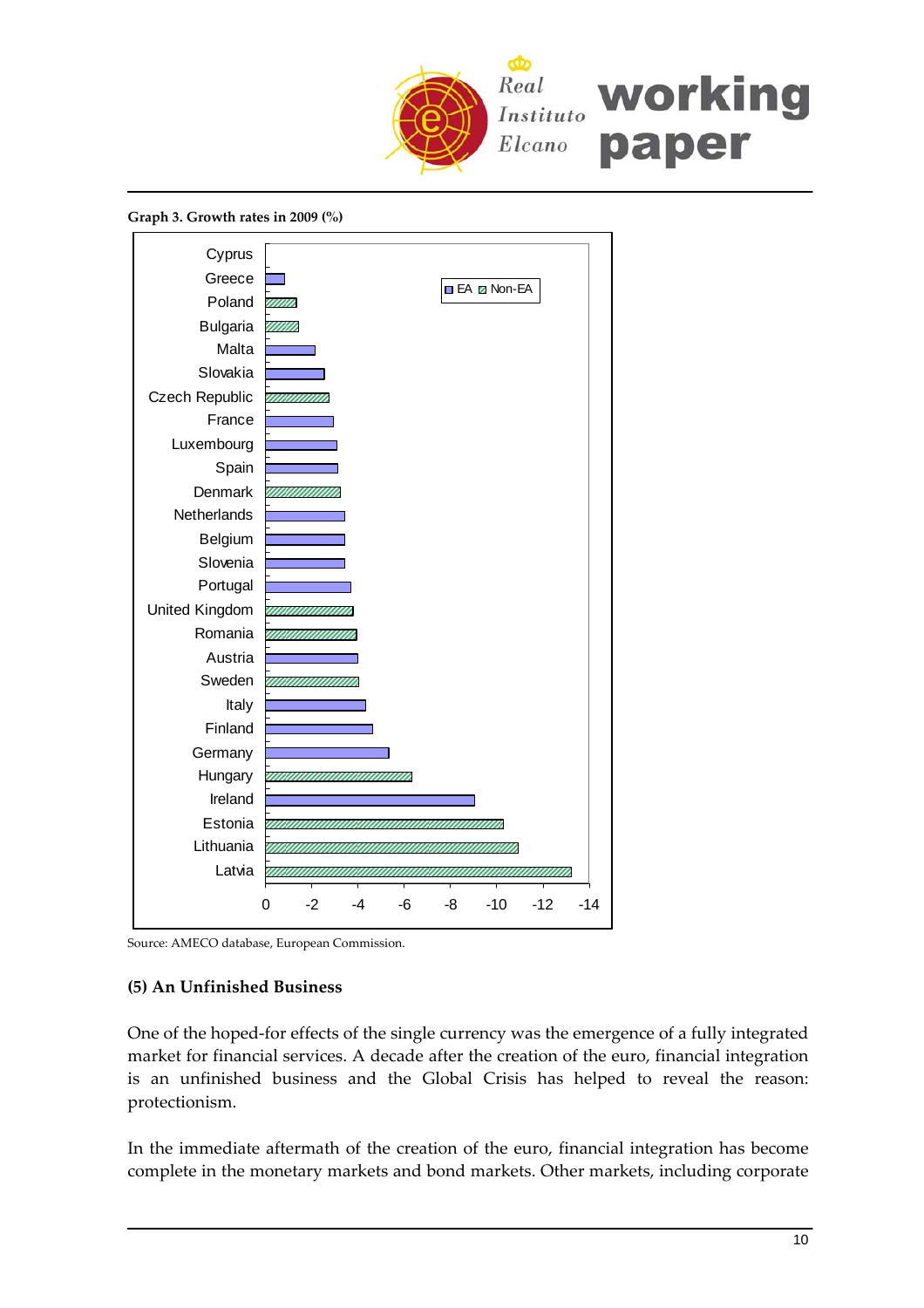

bond and stock markets, have lagged, as shown by Japelli & Pagano (2008) and ECB (2009). The reasons for limited integration are related to national specificities, including regulation, trading platforms, enforcement legislation and supervision. Why have these specificities been retained? Largely because many national governments are unwilling to let their national champions (banks, stock markets) be subject to direct competition. For instance, specific national regulations operate as a barrier to entry.

The lack of complete financial integration is likely to reduce the benefits from the single currency but these benefits might not be very substantial.[4](#page-10-0) More important, probably, are the potential side effects of some of these protectionist measures. In particular, the crisis has exposed the dangers of continuing to rely on national regulation and supervision when banks have started to operate on a larger scale than individual countries.

The risks had long been identified, for example by Begg *et al*. (1998), even before the launch of the single currency. When a bank operates in several countries, or is owned by residents from different countries, the situation can become complicated if it is about to fail. There is potentially more than one lender in last resort, which means that the costs of a bailout are bound to be shared by several Treasuries and their respective taxpayers. The costs of a failure are also bound to affect depositors in several countries. In theory, a fair deal could be arranged, but there many reasons to make it impossible. First, the true situation of the bank is not known, because many supervisors have each got only partial information. The agreed principle is that national supervisors truthfully share their information, but this is unlikely. Indeed, each supervisor will want to minimise the costs to be borne by his own country. In addition, each country is concerned about protecting its own banks. Crucially, decisions must be made in a matter of days, if not hours; this leaves insufficient time for sharing and analysing the amount of information required to pass judgment on the situation.

An example of this situation is the collapse of Bank Fortis, owned by Belgian, Dutch and French investors. A decision on bailing it out had to be made over a weekend to avoid a run by depositors on the following Monday. This involved difficult negotiations between the three governments and led to a decision that was subsequently challenged by some shareholders, who could play one government against the others.

Following this, the authorities could no longer keep ignoring the problem. This triggered the preparation of the Larosière report. The report (Larosière, 2009) did not go as far as proposing the logical solution: a single EU supervisor and a single EU regulator. This is what Begg *et al*. (1998) had proposed and this is what the Vice President of the ECB, Lucas Papademos (2009), seemed to have in mind:

 $\overline{a}$ 

<span id="page-10-0"></span><sup>4</sup> Gourinchas & Jeanne (2004) and Kose *et al*. (2004) present convincing evidence that the gains from financial integration are limited.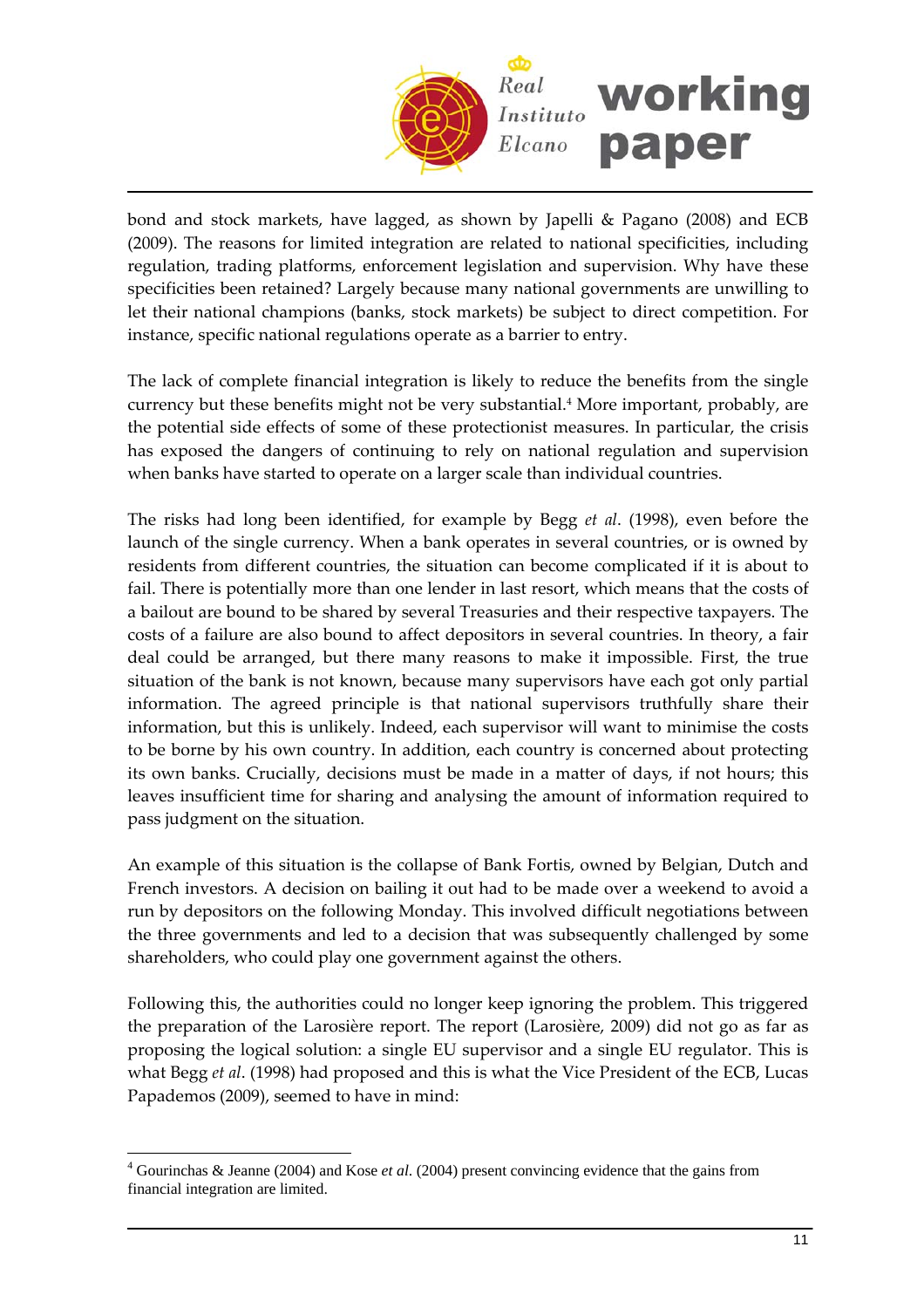

'The regulatory framework and the supervisory arrangements in Europe must be broadly compatible with those in other large economic areas, notably the United States and vice versa. And within the EU, the growing presence and significance of cross‐border financial institutions (the largest 43 cross‐border banking groups in the EU accounted for 76 % of total EU bank assets at the end of 2007) requires the strengthening of the pan‐European character of supervision'.

Instead, Larosière (2009) proposed to keep the current structure of national regulators and supervisors but to create two supranational bodies, the European System of Financial Supervision and the European Systemic Risk Council that would cooperate with national supervisors and the ECB. This is clearly a compromise between what is desirable and what is possible. Even this compromise might well be watered down to remove any transfer of sovereignty to these bodies. The same reasons that led the authorities to ignore the dangers of cross‐border banking without adequate cross‐border regulation and supervision –protection of national banks–, along with intense lobbying by national regulators and supervisors to retain their prerogatives, are prevailing one more time.

Beyond turf battles, EU-wide regulation and supervision is also hampered by deep philosophical or ideological disagreements. To simplify somewhat, the debate is between the UK and the two large continental countries, France and Germany, that have traditionally led the integration process. The UK is home to Europe's largest financial centre. The City of London has established its prominence on the basis of a 'light touch' approach to regulation. Even though the City and British banks have suffered massive losses, the authorities are keen to preserve a sector that contributes heavily to the British economy. France and Germany harbour little admiration for 'Anglo‐Saxon' finance and have traditionally favoured strict regulation. Even though the French and German supervisors have failed to exercise their authority, which has led to massive losses in German banks, they see the crisis as a vindication of their views and an indictment of the British approach. The UK authorities are therefore adamant that they want to keep full control of regulation and supervision in their own country, especially as they suspect, quite reasonably, that the French and German authorities are trying to use the crisis as a pretext to cut the City of London down to size. This is one key reason why the proposals of the Larosière report are unlikely to be accepted as formulated.

Still, having stood at the edge of the abyss, the national political authorities understand that something must be done. If significant parts of the Larosière report end up being implemented, a new machinery will be in place. Over time, its natural tendency will be to shift national authority to the EU level. Its existence will also prevent the overlooking of a large missing element of European financial integration.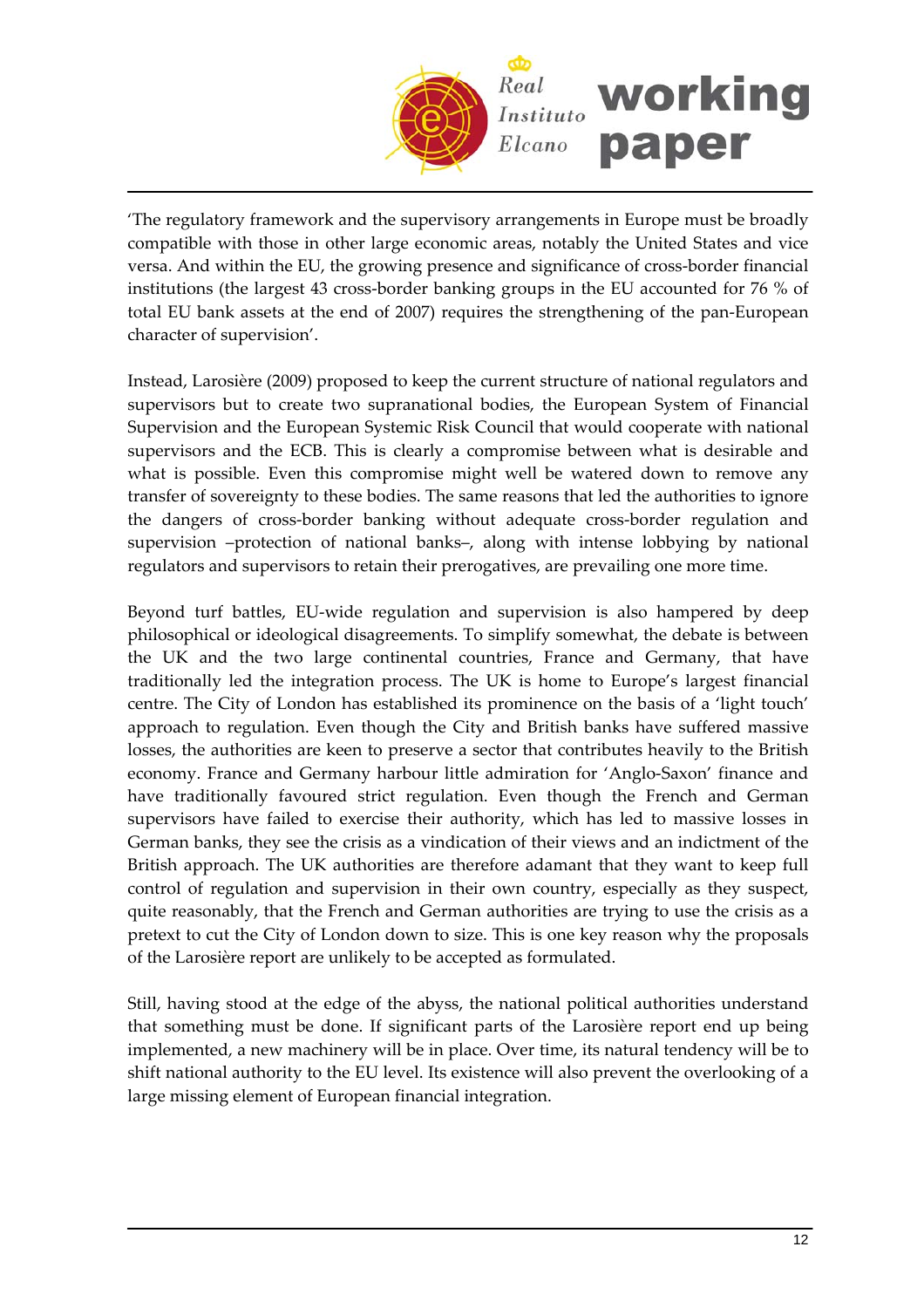

#### **(6) Lack of Coordination?**

Regarding macroeconomic policies, the euro area has a common monetary policy while fiscal policies remain a matter of national prerogative, even though they are subject to the Stability and Growth Pact. Over the first 10 years of its existence, the ECB has achieved an impressive track record. Since WWII never has inflation been so low for so long, even in Germany. The ECB has reacted promptly to the onset of crisis by providing massive liquidity to banks as their normal channel of refinancing, the interbank market, seized up. The ECB has also appropriately lowered the policy interest rate, even though some observers consider that it has done so reluctantly and belatedly. At any rate, the ECB has established itself as a truly pan‐European institution and as a fiercely independent central bank. It has resisted government pressure. It has distanced itself from ideologically‐ driven schools of thought. It has shown itself more pragmatic than its discourse suggests. As far as monetary policy is concerned, the euro area is well equipped, in bad as in good times.

Concerning fiscal policy, the situation is considerably less clear. On the one hand, fiscal policy becomes the only instrument left to deal with macroeconomic disturbances. On the other hand, one country's fiscal policy stands to affect other countries, so there might be a common interest in coordinating actions. Coordination is not a loss of sovereignty, but it still implies a reduction in the room for manoeuvre. The crisis has shown both the desirability of coordination and the difficulties of doing so.

A good example is the contrast between Ireland and Germany, the two countries that are expected to suffer the worst [recession](#page-9-0) in 2009 within the euro area, as shown in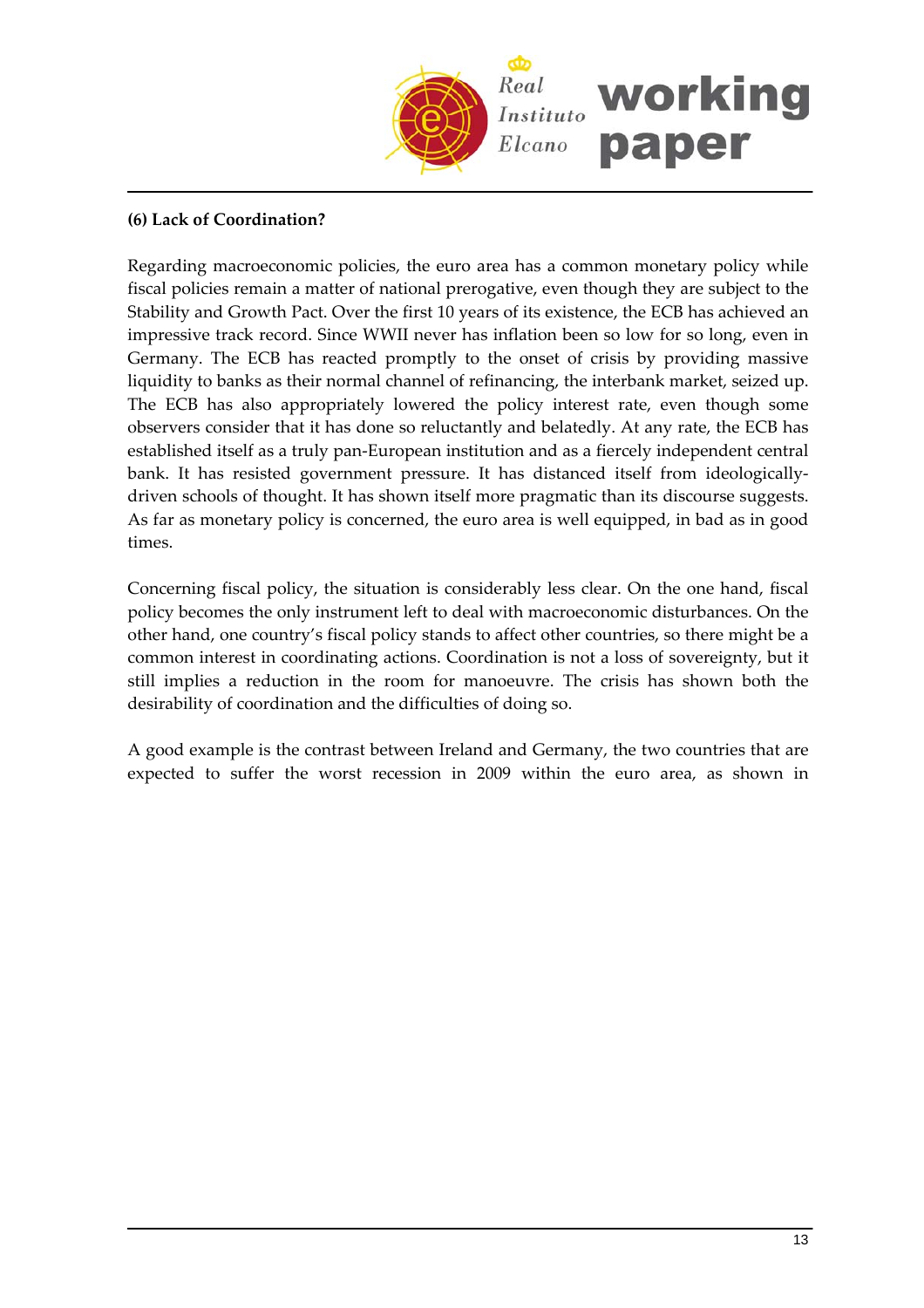

Graph 3. Ireland has been especially hard hit because this is where the housing boom had been most spectacular. Germany suffered because of its dependence on manufacturing exports, which fell sharply in the midst of the sharp decline in global industrial production. Before the crisis, in 2007, Ireland's public debt of 25% of GDP was less than half that of Germany, at 65% of GDP. Ireland therefore had much leeway to use fiscal policy to alleviate the impact of the housing market collapse. The German government had just managed to stabilise its debt and was committed to reduce it when the crisis struck. But Ireland is a very open economy, so any fiscal expansion is bound to have limited domestic effects as additional spending largely falls on imports and therefore does not support much domestic income and level of activity. Germany too is quite open, but much less than Ireland, so fiscal policy can have more traction. In addition, given its size, Germany's fiscal policy affects the smaller open economies in Europe. Given this situation, it was in both Ireland's and Germany's interest that both countries undertake strong fiscal expansions. It did not happen. Germany ended up expanding its fiscal policy but with considerable reluctance and with a focus on actions that favour its domestic market: too little and too late to prevent its worst recession in post-war history. Ireland did not expand either but its budget deficit nevertheless exploded as the economy folded. This example, which applies to other euro area member countries as well, illustrates the benefits to be gained from fiscal policy coordination. The absence of such coordination when it was most needed indicates that something is missing in the European construction. The European Commission did try to trigger the process, proposing a  $\epsilon$ 200 billion joint expenditure programme. Its proposal did not have the hoped‐for effect, nor did other calls for joint action. Most countries reasoned that a fiscal expansion would bring limited domestic benefits but impose large costs in the form of permanently increased public indebtedness. Every country concluded that the best fiscal expansion was that enacted by its partners: all benefits and no costs. This free‐riding pattern is a classic argument in favour of coordination. In fact, from the beginning of the monetary union, some countries, especially France, have defended the view that Europe needs an 'economic government'. This view has remained a minority view for several reasons.

First, in the initial proposal, the 'economic government of Europe' was meant as a counterpart to the ECB, a thinly disguised effort at curbing the central bank's room for manoeuvre. For most countries, including Germany, central bank independence is a fundamental characteristic that can never be challenged. Renewed proposals for an 'economic government' tried to distance themselves from the issue of central bank independence but they cannot remove the suspicion initially created.

Secondly, there are deep disagreements about the effectiveness of fiscal policy. The theoretical and empirical literature has failed to reach a consensus. Governments are also split on the issue. The traditional German view, for instance, is that fiscal policy is not really effective and often ill-timed. A resolution of these disagreements is to accept that the automatic stabilisers might be helpful but to shun discretionary action. This is the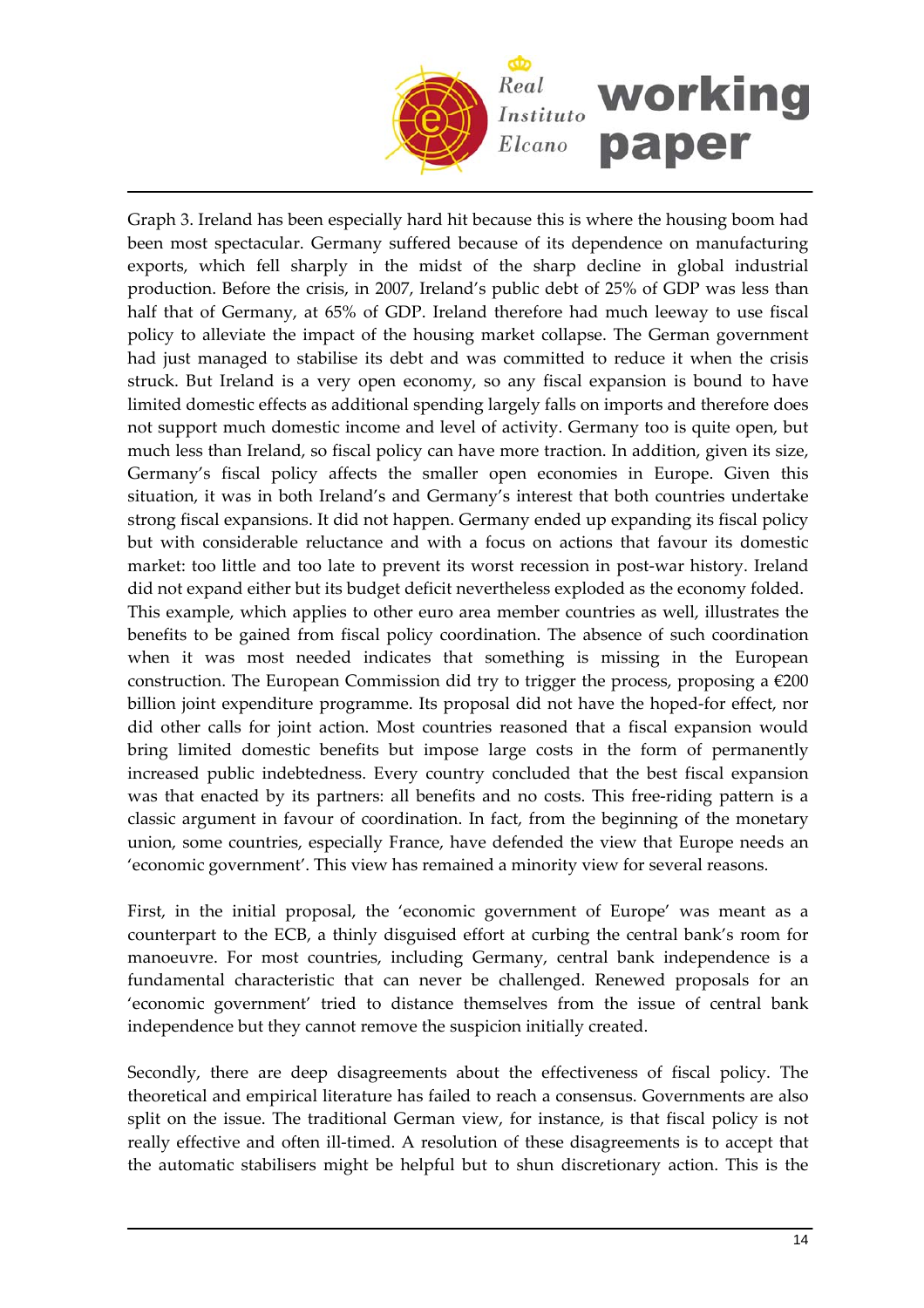

view that prevailed at the beginning of the crisis and that has been shaken as the depth of the recession has become visible.

Third, in every country fiscal policy is a prerogative shared by the government and the parliament. Any restriction on policy decisions would constrain government and parliament. There is little appetite in these institutions for accepting a limit to their power in a domain that is heavily politicised because it is inherently designed to redistribute income. The different sets of policy actions adopted during the crisis well illustrate that economic rationality does not prevail.

Fourth, in normal times, the benefits of coordination are likely to be low because monetary policy can deal with symmetric shocks. Given the heavy political costs of coordination, there is little scope for any formal mechanism. The crisis has shown that there are times when this reasoning does not apply.

Fifth, it is sometimes suggested that the Stability and Growth Pact is the appropriate channel for fiscal policy coordination. This is seriously misleading. The pact prescribes a ceiling for budget deficit (3% of GDP) and public debt that do not exceed 60% of GDP. Its only aim is to encourage fiscal discipline. Member country discipline has been identified in the Maastricht Treaty as a common interest because, historically, high inflation rates have been the consequence of a loss of control of public finances. Thus the pact has not been designed to foster policy coordination but to prevent situations where the ECB would come under pressure to inflate away excessively high public debts or even to finance budget deficits or bail out defaulting governments. In fact, the Maastricht Treaty already bans direct budget financing and debt bailout by the ECB. It also provides the ECB with the highest degree of independence among all central banks. In that sense, the Stability and Growth Pact is not needed. The crisis has shown that it can be counterproductive.

We have seen that Ireland and Germany have not used their fiscal policy instrument decisively enough to soften the blow of the crisis. This is also the case in most other euro area member countries. This surprising quasi-unanimity, which contrasts with more decisive actions elsewhere, is largely a consequence of the Stability and Growth Pact. The pact has been suspended in accordance with an escape clause that concerns serious recessions, but policymakers know that it will come back into force once the situation improves. Most governments have tried to limit the deficits that have soared as a consequence of the crisis. As expected, they failed to put a lid on their deficits because they failed to revive their economies, a well‐known trap. Remarkably, this occurred in the presence of approximately symmetric shocks, when it is expected that coordination is not needed because governments should spontaneously adopt similar actions. Free‐riding and a misplaced concern about deficits are at the root of this misfiring.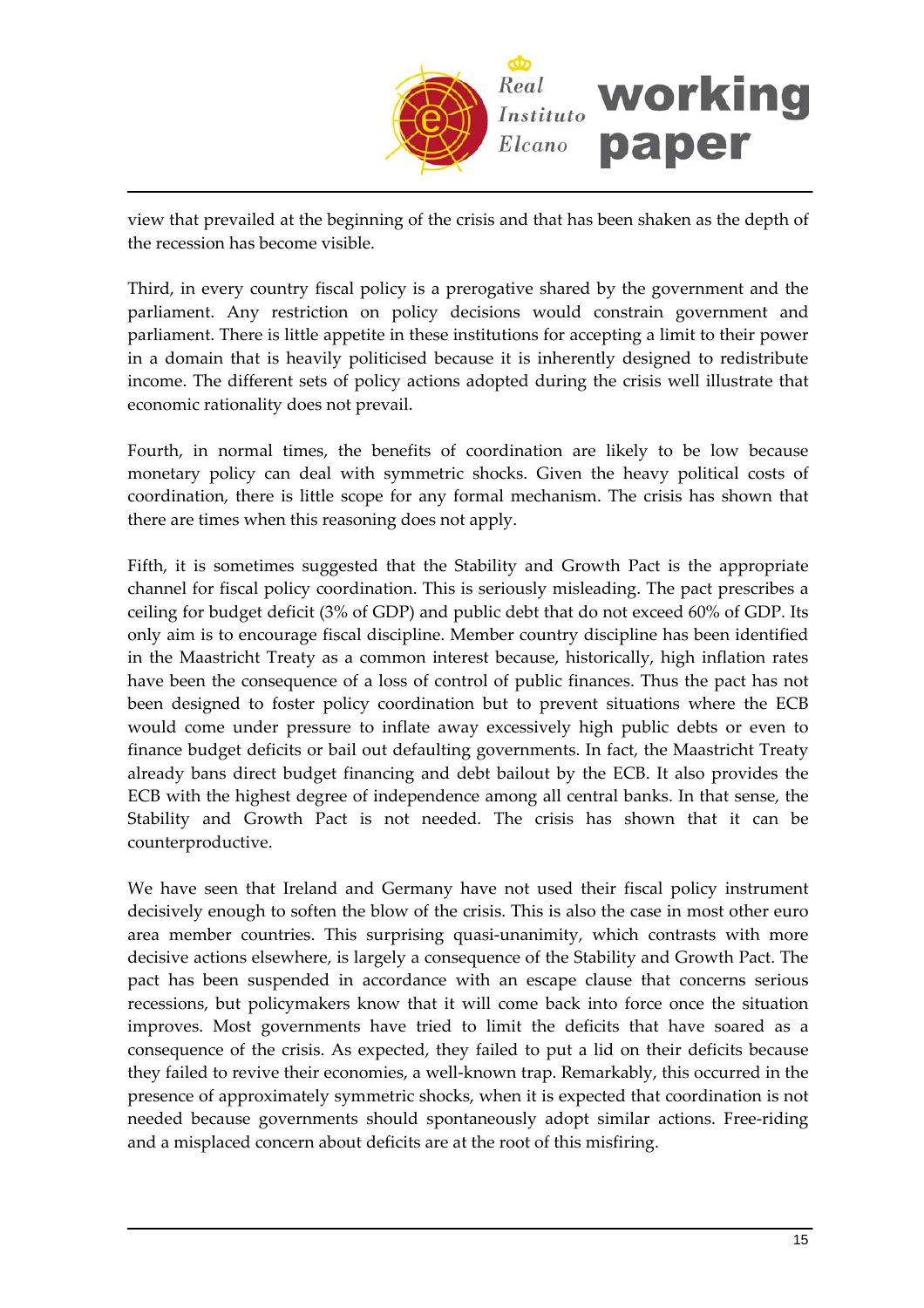

A reasonable lesson to draw is that while an 'economic government for Europe' is unnecessary in normal times, coordination is highly desirable in bad times. Another lesson is that the Stability and Growth Pact is not a conduit for coordination and might exert a perverse influence on governments. Combining both lessons is another challenge.

One possibility is to rethink the Stability and Growth Pact to make it more symmetric and an incentive to cooperate when needed. The pact is asymmetric in the sense that it aims at limiting deficits, which is desirable in normal times. The pact does not have anything to say when a recession calls for an expansionary fiscal policy, it is simply suspended. There is room for extending the pact to this situation. In exchange for a suspension, governments could be asked to jointly seek a collective response to the shocks they face. Much as it is the agent enforcing discipline in normal times, the European Commission could be the agent promoting concerted fiscal expansion in bad times.

## **(7) Conclusion**

The crisis has demonstrated both the usefulness of a monetary union and its limits. The eradication of speculative attacks on national currencies is a major achievement. The independent ECB has responded quickly and effectively to the financial crisis, although a bit more slowly and less decisively to the ensuing recession. Overall, euro area member countries have been protected from some of the worst consequences of the crisis. At the same time, the single currency has not prevented the crisis from selectively affecting euro area countries with vulnerabilities. This is as it should be. Market discipline does not stop with the adoption of a common currency. The strength of the euro reflects the quality of monetary policy conducted by the independent ECB. Governments perceived by the markets as fiscally undisciplined, or highly exposed to bank bailouts, have faced sharply rising interest rates on their debt instruments. The pressure is healthy if the markets correctly evaluate the situation.

The crisis has also served as a magnifying lens, bringing up facts that were not subject to much scrutiny beforehand. The treatment of countries that joined the EU in 2004 is one case of negligence by the incumbent members of the euro area. The insistence on a strict application of the Maastricht Treaty entry conditions is keeping out of the euro area a number of countries, many of which have been under extraordinary pressure since the beginning of the crisis. For these countries, the marginal benefits from euro area membership have been shown to be considerable. The marginal costs to the rest of the area of admitting them through a flexible interpretation of the treaty have never been spelled out. Once the crisis is over, the perception that the next one is far off is likely to deter any change of heart on the side of the incumbents.

The issue of banking regulation and supervision is another area that has been purposely ignored at the euro area level. The maintenance of national regulators and supervisors is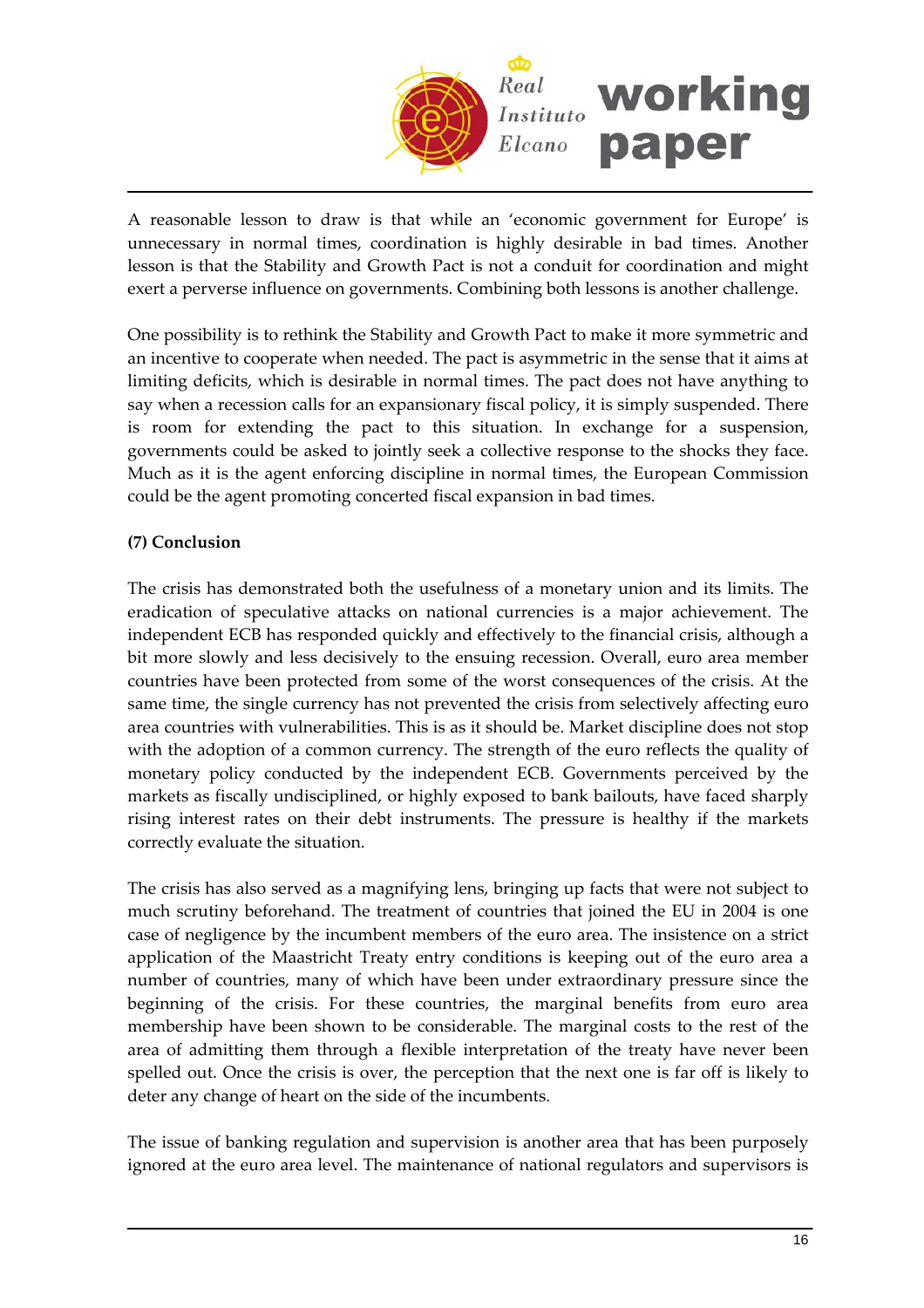

increasingly incompatible with the continuing integration of financial services and financial markets. While this situation, and other similar regulations, amounts to a form of protectionism, it is not enough to block the emergence of cross‐border financial institutions. This, in turn, calls for cross‐border regulation and supervision. The collapse of one cross‐border bank has made it clear that the *status quo* cannot be maintained. But opposition to the logical solution of euro area level regulation and supervision remains strong and influential. The adjustment process is therefore likely to be incremental.

The euro area governments have been surprisingly timid in adopting expansionary fiscal policies in the face of a historical recession. Part of the reason is the presence of a free‐ rider problem whereby each country hopes to benefit from fiscal expansions that originate, and are funded, in the other countries. Another reason is the Stability and Growth Pact, which has been suspended but which will come back into force once the recession is over. Free-riding calls for coordination and the pact is not the answer. A fullblown 'economic government for Europe' is not needed and politically not acceptable in normal times but some form of cooperation is called for in bad times, precisely when the pact is suspended. This need has been made very clear during the crisis. Here again, however, progress is bound to be slow –assuming that there is progress–.

*Charles Wyplosz Professor of International Economics at the Graduate Institute of International Studies in Geneva*

### **Bibliographical References**

- Baele, Lieven, Annalisa Ferrando, Peter Hördahl, Elizaveta Krylova & Cyril Monnet (2004), 'Measuring Financial Integration in the Euro Area', Occasional Paper 14, ECB.
- Begg, David, Paul de Grauwe, Francesco Giavazzi, Harald Uhlig &Charles Wyplosz (1998), 'The ECB: Safe at Any Speed?', *Monitoring the European Central Bank*, nr1, CEPR, London.
- Eichengreen, Barry (2007), 'The Breakup of the Euro Area', NBER Working Paper nr 13393.
- Eichengreen, Barry, Andrew Rose & Charles Wyplosz (1995), 'Exchange Market Mayhem: The Antecedents and Aftermath of Speculative Attacks', *Economic Policy*, nr 21.
- European Central Bank (2009), *Financial Integration in Europe*, ECB.
- Feldstein, Martin (2008), 'Will Euro Survive the Current Turmoil?', *The Korea Herald*, 26/XI/2008.
- Gourinchas, Pierre‐Olivier, & Olivier Jeanne (2004), 'The Elusive Gains from International Financial Integration', Working Paper WP/04/74, IMF.
- Kose, M. Ayhan, Eswar Prasad, Kenneth Rogoff & Shang‐Jin Wei (2004), 'Financial Globalization: A Reappraisal', unpublished paper, Harvard University.
- Krugman, Paul (1996), 'Are Currency Crises Self‐Fulfilling?', *NBER Macroeconomics Annual*, p. 345‐506.